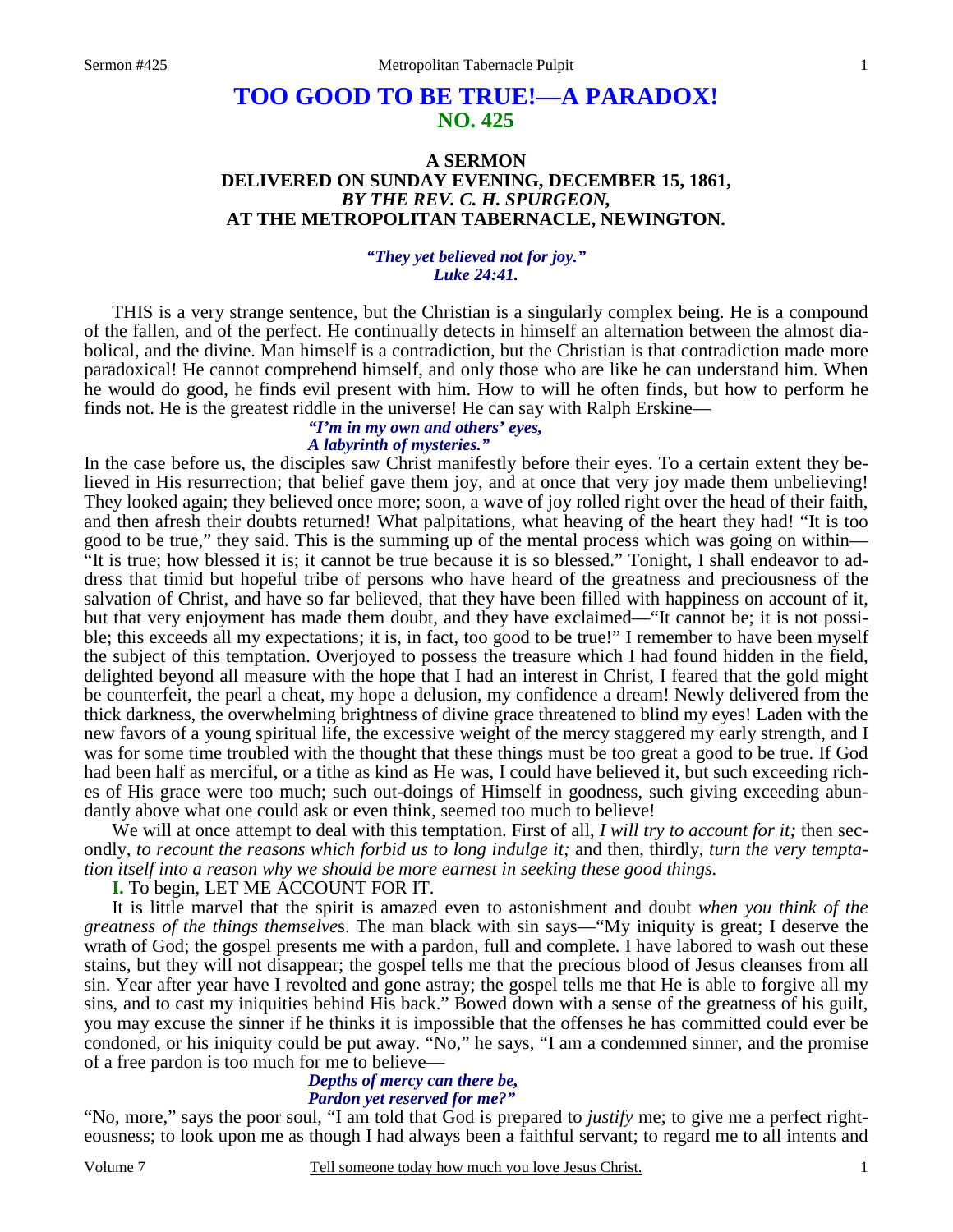purposes as though I had kept all His laws without any offense, and had obeyed all His statutes without any exception! According to the Scriptures, I am to be robed about with the finished *righteousness* of Christ, clothed in that garment which He spent His life to work, and I am in that garment to stand *accepted* in the beloved! It is too good to be true," says the soul; "it cannot be. *I,* the condemned one, accepted? I, who never kept God's law, received as though I had kept it wholly? I, who have broken it, pressed to His bosom as though I were perfect in innocence?" It does startle the soul, and well it may! And when the gospel goes on to add—"Yes, and not only will I *justify* you, but I will *adopt* you; you shall be no more a servant, but a *son,* no more a bond-slave but an *heir* of God and a joint-heir with Christ"—the mind cannot grasp the whole of that thought! "Adopted, received into His family? Alas," it cries, "I am not worthy to be called God's son."

And as the sinner looks upon its former abject and lost estate, and looks upward to the brightness of the inheritance which adoption secures to it, it says—"It is impossible," and like Sarah, he laughs saying, "How can this be? How can it be possible that I should attain to these things?" And then, the gospel adds—"Soul, I will not only adopt you, but having sanctified you entirely—your whole spirit, soul, and body—I will crown you; I will bring you to the mansions of the blessed in the land of the happy; I will put a new song into your mouth, and the palm of victory in your hand; you shall play the harp of triumph; your soul will be deluged with delight, and your spirit shall bathe itself in everlasting and unbroken peace! Heaven is yours, though you deserve hell; God's glory yours, though you deserve His wrath." It is little marvel that these things, being so excessively great, the poor broken heart should be like the captives who returned from Babylon, who were "like men who dream"—

## *"When God restored our captive state, Joy was our song, and grace our theme; The grace beyond our hopes so great, That joy appeared a painted dream!"*

Another reason for incredulity may be found in our sense of unworthiness. *Note the person who receives these mercies,* and you will not wonder that he believes not for joy. "Ah," he says, "if these things were given to the righteous I could believe it, but to me, an old offender; to me, a hard-hearted despiser of the overflowing love of God; to me who has looked on the slaughtered body of the Savior without a tear, and viewed the precious blood of redemption without delight; to me, who has blasphemed, who has done despite to the Spirit of His grace, and trod underfoot His truth—oh," says this poor heart, "I could believe it for anyone; I could believe it for the whole world sooner than for myself!" For you must know that the repenting sinner always has a deeper view of his own sin than of the sin of others, and in this he differs from the impenitent, who have very keen eyes to see offenses in other men, but are blind to their own. He verily esteems himself the chief of sinners! He thinks that if anyone could have had the hottest place in hell that must surely have been *his* proper portion, and it is so amazing to him that *he* should be saved, that his spirit laughs with a kind of incredulity. "What? *I,* the man who sat in the bar and could sing a lascivious song, shall I sit at the right hand of God, and be glorified with Christ? What? *I,* whose heart blasphemed its Creator—whose soul has been a very den of thieves—can *I* be accepted, washed, and saved?" brothers and sisters, when any of us look back upon our past lives, we can find enough ground for astonishment if God has been pleased to choose us; therefore, I say, it is not a strange or a singular thing that the poor heart, from very excess of joy, should be unable to believe.

Add to these *the strange terms upon which God presents these things to poor sinners*. The miracle of the manner equals the marvel of the matter. God comes to the sinner, and He says not to him, "Do penance; pass through years of weariness; renounce every pleasure; become a monk; live in the woods; make yourself a hermit; torture your body; cut yourself with knives; starve yourself; cover yourself with a shirt of hair, or wear a belt of chain about your loins." No, if He did, it would not appear as amazing! But He comes to the sinner and He says, "Sinner, believe in the Lord Jesus Christ, and you shall be saved." No *works* are asked of you; He demands no ceremonies, but simply trust your soul with Christ! Oh, simple words! Oh, easy terms! They are not terms at all, for these He *gives* us—*His Spirit enables us to trust in Jesus*. If He had demanded us do some great thing, we would have been very willing to attempt it, but when it is simply, "Wash and be clean"—"Oh," we say, "that simple thing, that easy plan? That scheme which is as well-fitted to the beggar as to the king? As suitable to the poor abandoned prostitute as to the most moral of the Pharisees? That scheme which adapts itself to the ignorant, and the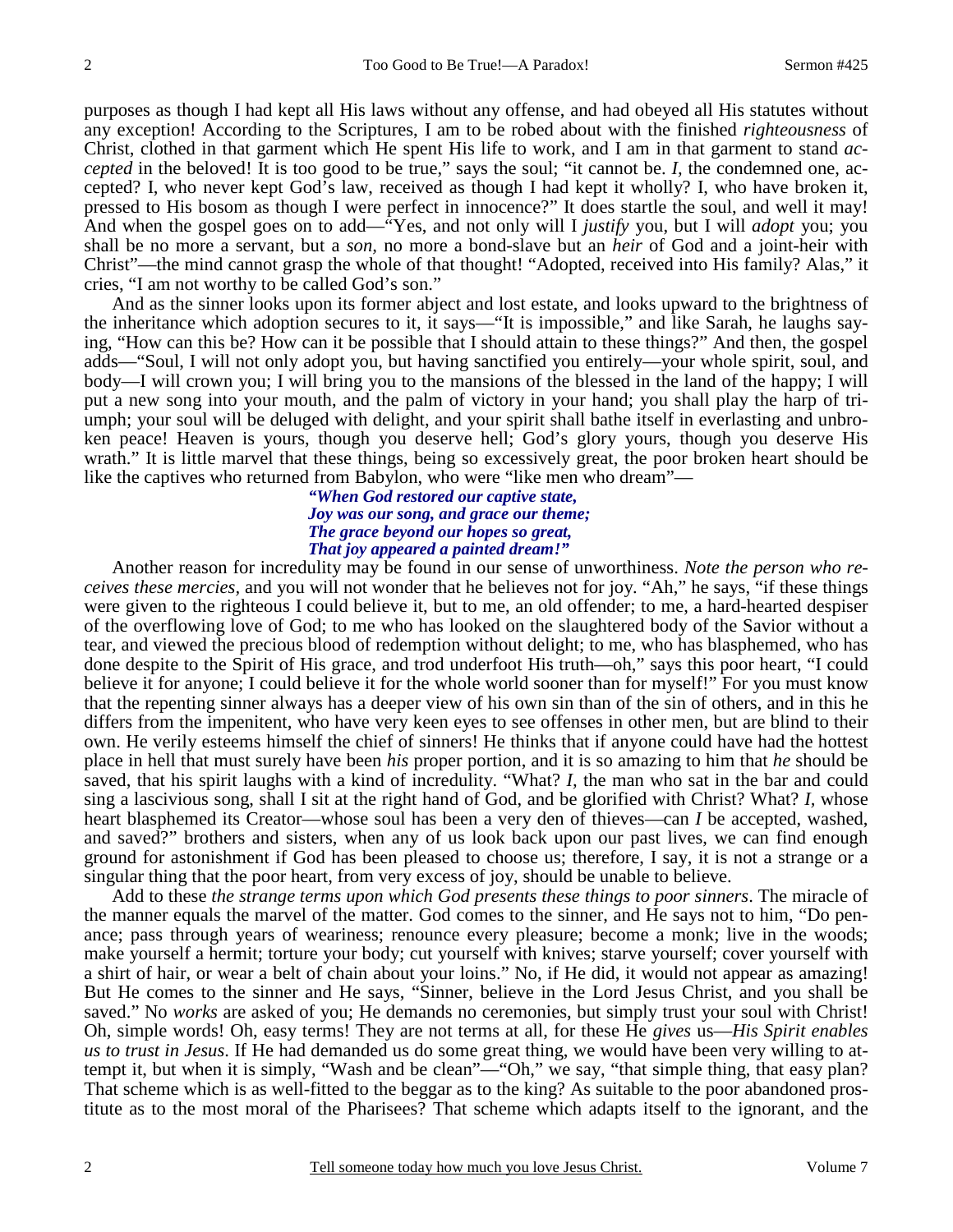rude, as well as to the learned and polite?" Our spirit says, "Ah, 'tis a joyous plan," and yet, from very joy, it is unable to believe!

And add to this one more thought—*the method by which God proposes to work all this;* that is to say, He proposes to pardon, and to justify the sinner instantaneously. The plan of salvation requires not months nor weeks in which his sin may be put away. It is finished. An instant is enough to receive it, and in that instant the man is saved! The moment a man believes in Christ, not *some* of his sins, but *all*  his sins are forgiven! Just as when God blew with His wind, the Egyptians were all drowned at once in the waters of the Red Sea, and Moses said, "You shall see them no more forever," so, when once we believe in Christ, the breath of God's pardoning love blows upon the waters, and our sins sink into the bottom like a stone; there is not *one,* not *one* of them left! It is as when a man takes a bond, you are his debtor; he can imprison you, but he holds the bond over the candle flame, and he says, "See here!" And when it is burned, your whole debt, though it was 10 or 20,000 pounds, is gone in a moment! So does faith; it sees the handwriting of the ordinances that were against us taken away and nailed to Christ's cross. Now, this does seem a surprising thing; it is so surprising that when men have heard it for the first time, they have been willing to run anywhere to listen to it again! This was the secret of Whitefield's popularity. The gospel was a *new thing* in his age to the mass of the people! They were like blind men who, having had their eyes opened, and being suddenly taken out at night to view the stars, could not refrain from clapping their hands for joy! The first sight of land is always blessed to the sailor's eyes; and the men of those days felt that they saw heaven in the distance and the port of peace. It is no wonder that they rejoiced even to tears. It was glad tidings to their spirits, and there were some then, as there are now, who could not believe by reason of their excessive joy.

Possibly John Bunyan alludes to this singular unbelief in his sweet picture of mercy's dream wherein, like Sarai, she laughed. Let me tell it to you in his words—"In the morning, when they were awake, Christiana said to mercy, 'What was the matter that you did laugh in your sleep tonight? I suppose you were in a dream.' MERCY: So I was, and a sweet dream it was; but are you sure I laughed? CHRISTI-ANA: Yes you laughed heartily; but please, mercy, tell me your dream. MERCY: I was dreaming that I sat all alone in a solitary place, and was bemoaning of the hardness of my heart. Now, I had not sat there long, but I thought many were gathered about me to see me, and to hear what it was that I said. So they listened, and I went on bemoaning the hardness of my heart. At this, some of them laughed at me, some called me fool, and some began to thrust me about. With that, I thought I looked up, and saw one coming with wings towards me. So he came directly to me and said, 'Mercy, what ails you?' Now, when he had heard me make my complaint, he said, 'Peace be to you! He also wiped mine eyes with his handkerchief, and clad me in silver and gold. He put a chain about my neck, and earrings in my ears, and a beautiful crown upon my head. Then, he took me by the hand and said, 'Mercy, come after me!' So he went up, and I followed till we came to a golden gate. Then he knocked; and when they within had opened, the man went in, and I followed him up to a throne, upon which one sat, and He said to me, 'Welcome, Daughter!' The place looked bright and twinkling, like the stars, or rather like the sun; and I thought that I saw your husband there; so I awoke from my dream. But did I laugh?" Well might her mouth be filled with laughter to see herself so favored!

**II.** Having thus tried to account for this state of the heart, may I have the help of God while I try to DO BATTLE WITH THE EVIL THAT IS IN IT, THAT WE MAY BE ABLE TO BELIEVE IN CHRIST!

Troubled heart let me remind you, first of all, that you have no need to doubt the truth of the precious revelation because of its greatness, *for He is a great God who makes it to you*. Did you expect that He, the King of heaven, rich in mercy and abundant in long-suffering, would send little grace, little love, and little pity to the sons of men? What says the Scripture of Araunah the Jebusite?—"All these things did Araunah, as a king, give unto the king." But what shall we say of God? Shall He give like a king? Yes, He is King of kings, and He gives as kings can never give! When Alexander bade his officer demand what reward he pleased, he asked so much that he nearly emptied the treasury, and when the treasurer refused to pay it, and came to Alexander and said, "This man is unreasonable; he asks too much."—"No," said the conqueror, "he asks of Alexander, and he measures what he asks by my dignity." So be it your remembrance that God will not give meanly and stingily, for that were unworthy of Him, but He will give splendidly and magnificently, for this is after His own nature! Expect, therefore, that He will save great sinners in a great and glorious way, and give them great mercies, for the Lord is a great God and a great King above all gods! The riches of His grace are inexhaustible. He is the Father of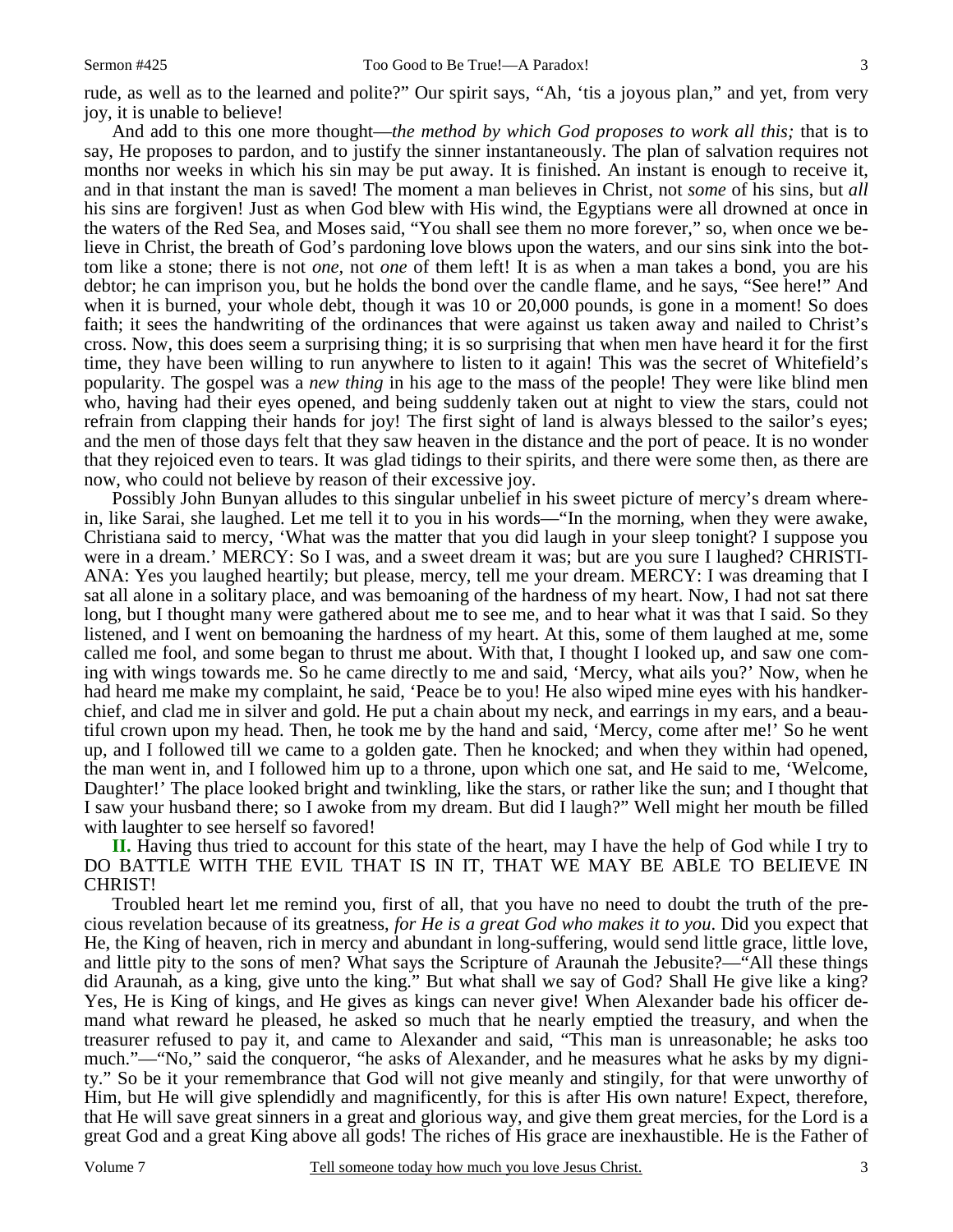mercies, and He begets mercies by thousands and by millions to supply His people's needs. You meet a poor man, and you are hungry. If he were hospitable, he might say, "Come in, sir, and you may have a part of my crust." You go in and you find a scanty meal upon the table, and you say, "What you have given me is all you had to give, I thank you for it." But what would you think if you waited at the royal door and received a royal invitation, and, when you went in, were fed with dry crusts and drops of water? You would think this not becoming a king. Now, if your friend has been offended, and he is willing to forgive, you are grateful to him, for he does perhaps his best, but God stands at His gate with His tables laden with a rich hospitality. "My oxen and My fatlings are killed, all things are ready, come to the supper." Let no low thought of God come in to make you doubt His power to save you! Have *high* thoughts of God and this snare of the fowler will be broken.

Again, let me remind you *that the greatness of God's mercy should encourage you to believe that it comes from God.* If I should take you suddenly, blindfold you, and carry you away, you knew not where, and then, loosening the bandage from your eyes, should say, "Look here; it is all gold on every side, thick slabs of gold and there is a pick-axe; take it and use it"—you begin and turn up blocks of ore would you have any idea at the time that this was put there by men? "No," you say, "this is God's mine, the infinite bounty of the Creator; not the scanty contrivance of the creature." The abundance of the treasure proves to you that it cannot be the treasure house of man. Now, you open your eyes in this building tonight, and you see a gas light. "Well," you say, "it is very good—a very good light in its way, but I can see it is man's light." Go out and see the moon's light—did you ever think that man made that? Or wait till tomorrow morning and look up at the sun; wait till noonday, when he is shedding down his brightness and gilding the fields with tints of glory, and I think you will say, "Ah, I shall never mistake this for man's work; it is so exceedingly bright that nothing that man can ever achieve in the way of illumination can be at all comparable to it." Thus, the greatness of the light makes you believe in the divinity that ordained it. If you should see tomorrow a heavy shower of rain, you would not believe, I suppose, that it was made with a watering-pot; and if you saw the Thames swollen to its banks from a great flood, you would not believe that the London waterworks had filled it to its brim! "No," you say, "this is God at work in nature. The greatness of the work proves that God is here." If you were ever in Cambridge, you might have seen a little mountain which is so small that nobody knows who made it. Some say it is artificial; some say it is natural. Now, I have never heard any dispute about the Alps—nobody ever said that they were artificial! I never heard of any disputes about the Himalayas; no one ever conjectured that human hands piled them up to the skies and clothed them with their hoary snows. So when I read of the mercies of God in Christ, reaching up like mountains to heaven, I am sure they must be divine. I am certain the revelation must come from God; it must be true; it is self-evident. I might enlarge this argument by showing that God's works in creation are very great, and therefore, it were idle to think that there would be no great works in grace. Two works which have been made by the same artist always have some characteristics which enable you to see that the same artist made them. In like manner, to us there is one God; creation and redemption have but one author; the same eternal power and Godhead are legibly inscribed on both. Now, when I look at the sea, and hear it roaring in the fullness thereof, I see a great artist there. And when my soul assays the ocean of grace, and listens to the echoes of its motion as the sound of many waters, I see the same Almighty artist! When I see a great sinner saved, then I think I see the same Master-hand which first formed man, and curiously worked his substance, endowing him with powers so great that they baffle our understanding! But if I only met with little specimens of grace, with narrow gifts and stumped benedictions, I might say—"These may be of man, for man can do many things, and possibly as he has done little things in creation, he can do little things in grace." But when we meet with astounding conversions, with marvelous forgiveness, we are sure this must be God because it is so great, and so far beyond all human comprehension.

Let me remind you again, that you may get another argument to put an end to your fears about the greatness of God's mercy *from the greatness of His providence*. Did you ever think how much food God gives to His creatures every year? How much fine wheat He lays upon the earth that we may feed thereon! Have you remembered the vast machinery with which He feeds the thousand millions of men who are upon the face of the globe? When Xerxes led his millions from Persia to Greece, there was a very great and cumbrous system to carry on the commissary so that all the host might be fed; and even as it were, many of them were starved; but here are millions upon millions and God feeds them. No, enlarge the thought! There are the fowls of heaven that are countless—did you ever pick up a dead sparrow that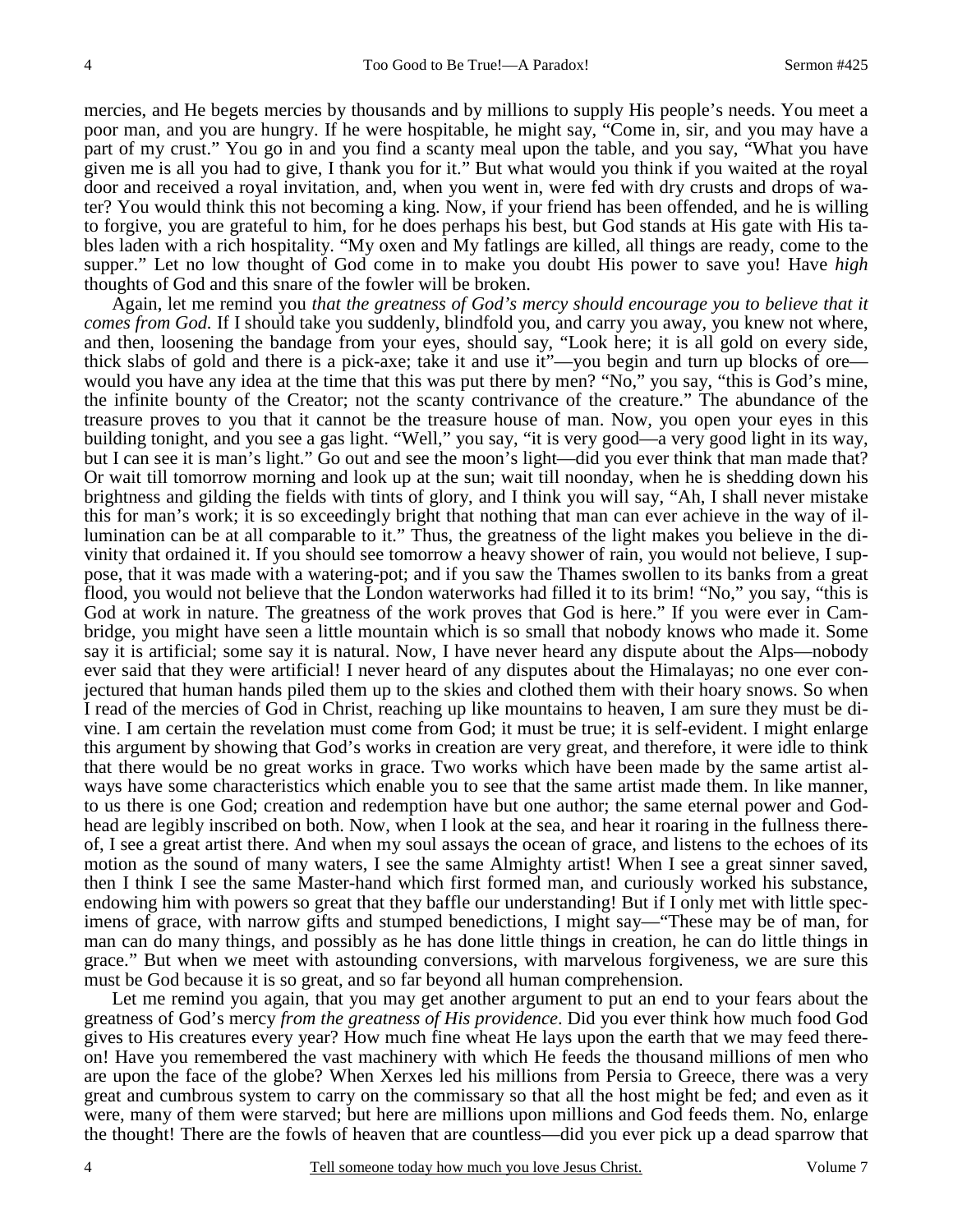had been starved to death? I never did. Think of the sharp winters, and the birds, somehow or other, without barn or granary, find their food. Look at the millions and millions of fish in the sea, swimming tonight and searching for their food, and your heavenly Father feeds all of them! Look at the innumerable insects creeping upon the earth, or dancing in the summer sunbeam, all supplied. Look at the behemoth who makes the deep to be hoary with roaring, look at huge leviathan, the elephant, the crocodile, and those other mighty creatures of God's strength to go through the deep or through the forests; these He supplies in providence. And if He is so lavish here, do you think that in the *masterpiece* of His hands, His grace, He is stinted and narrowed? God forbid! It would be hard to believe in littleness of special love when we see greatness of common Goodness towards the sons of man!

"Oh," says one, "but I am thinking of my unworthiness, and that this does not meet it." Well, this will meet it. There is a country where there has been a drought, and the land is all parched and chapped. That field of corn there belongs to a good man; that field over yonder belongs to an infidel; that one over there belongs to a blasphemer; that one is cultivated by a drunk; that other one belongs to a man who lives in every known vice. Here comes a cloud! Blessed be God, here comes a cloud, which sails along through the sky. Where will it go? It is big with rain. It will make the poor dried-up germ revive; there will yet be a harvest; which way will it go? "Of course," you say, "it will only go in the corner where the godly man has his field." No, not so! It spreads its rich mantle over the entire sky, and the shower of mercy falls upon the just and the unjust, upon the thankful and upon the unthankful. It falls just as plenteously where the blasphemer is the possessor as where the gracious man lifts up his heart in prayer. Now, what does this show us? God blesses ungodly men, unthankful men, and I hold that as grace is always in analogy with nature. God is ready tonight to bless blasphemers, graceless men, careless men, drunken men, men who ask not His favor, but who, nevertheless, if God wills to save them, shall certainly receive His salvation, who shall have His mercy brought into their souls, and they shall live! To turn the point a moment, and argue again, "Soul," you say, "I cannot believe, because the mercy is so great." Would anything but great mercy suit your case at all? Say, would little gains serve your case? Must you not say with Baxter, "Lord, give me great mercy or no mercy, for nothing short of great mercy can answer my desire?" You need a great Christ; you need one who can wash away foul offenses. He is just such a one as you need! Trust Him! Trust Him! Trust Him now! Besides, what have you to do with asking questions at all? What God gives you to do, is it not yours to do? He tells you, "Trust My Son and I will save you through His blood." Sinner, ask no questions! Be it right or wrong, the responsibility will not rest with you if you will do as God bids you do! If the Spirit of God should now compel you to trust Christ, lest you perish, then you can say, "I perished doing as God bade me." That can never be! You will be the first who perished so! May God enable you at this very moment to take Him at His word, and to trust your soul in Jesus' hands!

# **III.** I close by USING YOUR VERY FEARS AS AN ENTICEMENT TO BELIEVE.

If it is so joyous only to *think* of these things, what must it be to *possess* them? If it gives such a weight to your spirit only to think of being pardoned, adopted, accepted, and saved, what must it be to really be washed? You cannot make a guess. But this I can tell you, the first moment I believed in Christ, I had more real happiness in one tick of the clock than in all the years before! Oh, to be forgiven! It is enough to make a man leap! Yes, to leap three times as John Bunyan puts it, and go on his way rejoicing. Forgiven! Why, a rack becomes a bed of down, the flames become our friends when we are forgiven. Justified! No more condemnation! Oh, the joy of that! The happiness of the slave when he lands on freedom's shore is *nothing* compared with the delight of the believer when he gets out of the land of the enemy. We speak of the joy of the poor captive who has been chained to the oar by the oppressor, and who at last is delivered—the breaking of his chain is not one-half such melodious music to him as the breaking of our chains to us! "He took me out of the horrible pit, and out of the miry clay, and set my feet upon a rock, and put a new song into my mouth, and established my goings"—

*"I will praise You every day, Now Your anger's passed away; Comfortable thoughts arise From the bleeding sacrifice. Jesus is become at length My salvation, and my strength; And His praises shall prolong, While I live, my pleasant song."* 

Volume 7 Tell someone today how much you love Jesus Christ.